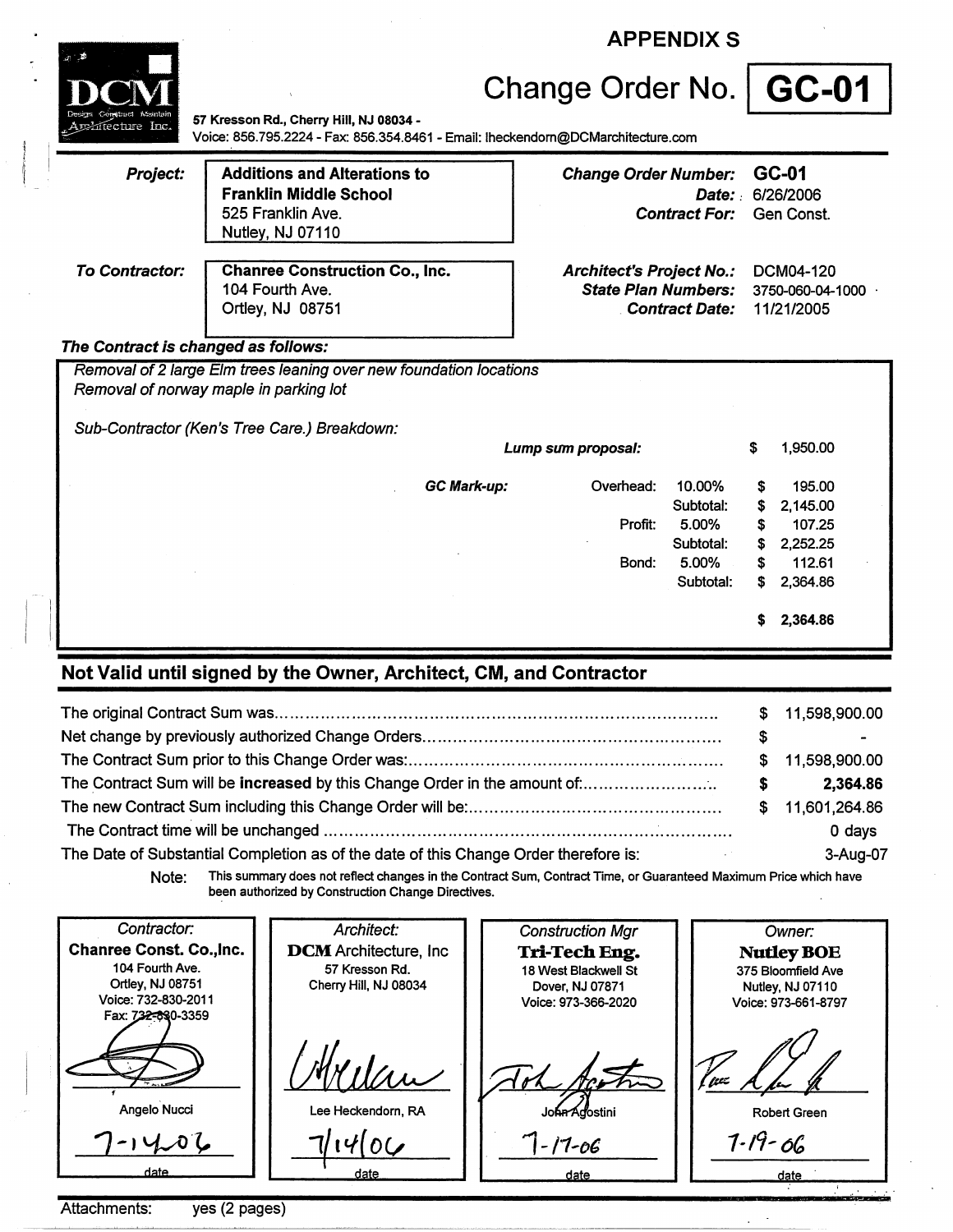

# Change Order No. | GC-02

**57 Kresson Rd., Cherry** Hill, **NJ 08034** • Voice: 856.795.2224 - Fax: 856.354.8461 - Email: lheckendom@DCMarchitecture.com

| <b>Project:</b>                                                                                | <b>Additions and Alterations to</b><br><b>Franklin Middle School</b><br>525 Franklin Ave.<br>Nutley, NJ 07110 | <b>Change Order Number:</b>                                                            | Date:<br><b>Contract For:</b> | GC-02<br>$-6/26/2006$<br>General Const.     |  |  |
|------------------------------------------------------------------------------------------------|---------------------------------------------------------------------------------------------------------------|----------------------------------------------------------------------------------------|-------------------------------|---------------------------------------------|--|--|
| To Contractor:                                                                                 | <b>Chanree Construction Co., Inc.</b><br>104 Fourth Ave.<br>Ortley, NJ 08751                                  | <b>Architect's Project No.:</b><br><b>State Plan Numbers:</b><br><b>Contract Date:</b> |                               | DCM04-120<br>3750-060-04-1000<br>11/21/2005 |  |  |
| The Contract is changed as follows:                                                            |                                                                                                               |                                                                                        |                               |                                             |  |  |
| Remove found rock outcrop along new foundation and column line 1.1 between Column lines F & H. |                                                                                                               |                                                                                        |                               |                                             |  |  |
|                                                                                                | Labor tickets dated 2/11/06:                                                                                  | <b>Hours</b>                                                                           | Rate                          | Amount                                      |  |  |
|                                                                                                | (1) Operating Engineer:                                                                                       | $12.00$ \$                                                                             | 85.00                         | 1,020.00<br>s.                              |  |  |
|                                                                                                | (1) laboror                                                                                                   | $12.00$ \$                                                                             | 65.00                         | 780.00<br>\$                                |  |  |
|                                                                                                | Labor tickets dated 2/17/06:                                                                                  |                                                                                        |                               |                                             |  |  |
|                                                                                                | (1) Operating Engineer:                                                                                       | $8.00$ \$                                                                              | 85.00                         | S.<br>680.00                                |  |  |
|                                                                                                | (1) laboror                                                                                                   | $8.00 \text{ }$ \$                                                                     | 65.00                         | S.<br>520.00                                |  |  |
|                                                                                                | <b>Equipment:</b>                                                                                             |                                                                                        |                               |                                             |  |  |
|                                                                                                | (1) backhoe with Hydro Hammer                                                                                 | 16.00 \$                                                                               | 75.00                         | 1.200.00<br>S                               |  |  |
|                                                                                                | (1) Truck load                                                                                                | $1.00 \text{ }$ \$                                                                     | 200.00                        | \$<br>200.00                                |  |  |
|                                                                                                |                                                                                                               |                                                                                        |                               | 4,400.00<br>S                               |  |  |
|                                                                                                | Overhead:                                                                                                     | 10.00% \$                                                                              | 440.00                        | \$<br>4,840.00                              |  |  |
|                                                                                                | Profit                                                                                                        | $5.00\%$ \$                                                                            | 242.00                        | S<br>5.082.00                               |  |  |
|                                                                                                | Bond and Insurance                                                                                            | 5.00%                                                                                  | \$<br>254.10                  | 5.336.10<br>S                               |  |  |
|                                                                                                |                                                                                                               |                                                                                        | <b>TOTAL:</b>                 | \$5,336.10                                  |  |  |

### **Not Valid until signed by the Owner, Architect, CM, and Contractor**

|                                                                                      |    | \$11,598,900.00 |
|--------------------------------------------------------------------------------------|----|-----------------|
|                                                                                      | S. | 2.364.86        |
|                                                                                      |    | \$11,601,264.86 |
| The Contract Sum will be increased by this Change Order in the amount of:            | S  | 5,336.10        |
|                                                                                      | S. | 11,606,600.96   |
|                                                                                      |    | 0 days          |
| The Date of Substantial Completion as of the date of this Change Order therefore is: |    | 3-Aug-07        |

Note: This summary does not reflect changes in the Contract Sum, Contract Time, or Guaranteed Maximum Price which have been authorized by Construction Change Directives.

Contractor: Architect: Construction Mgr Owner: Chanree Const. Co. **DCM** Architecture, Inc **NutleyBOE Tri-Tech Eng.**  104 Fourth Ave. 57 Kresson Rd. 18 West Blackwell St 375 Bloomfield Ave Ortley, NJ 08751 Cherry Hill, NJ 08034 Dover, NJ 07871 Nutley, NJ 07110 Voice: 732-830-2011 Voice: 973-366-2020 Voice: 973-661-8797 Fax:732-830-3359 triv Winn 'AL aelo Nu Lee Heckendom, RA Robert Green gostini  $7 - 19 - 06$  $\cdot$ 14-0 $\omega$ 1~小 date date date date

Attachments: Back up documents